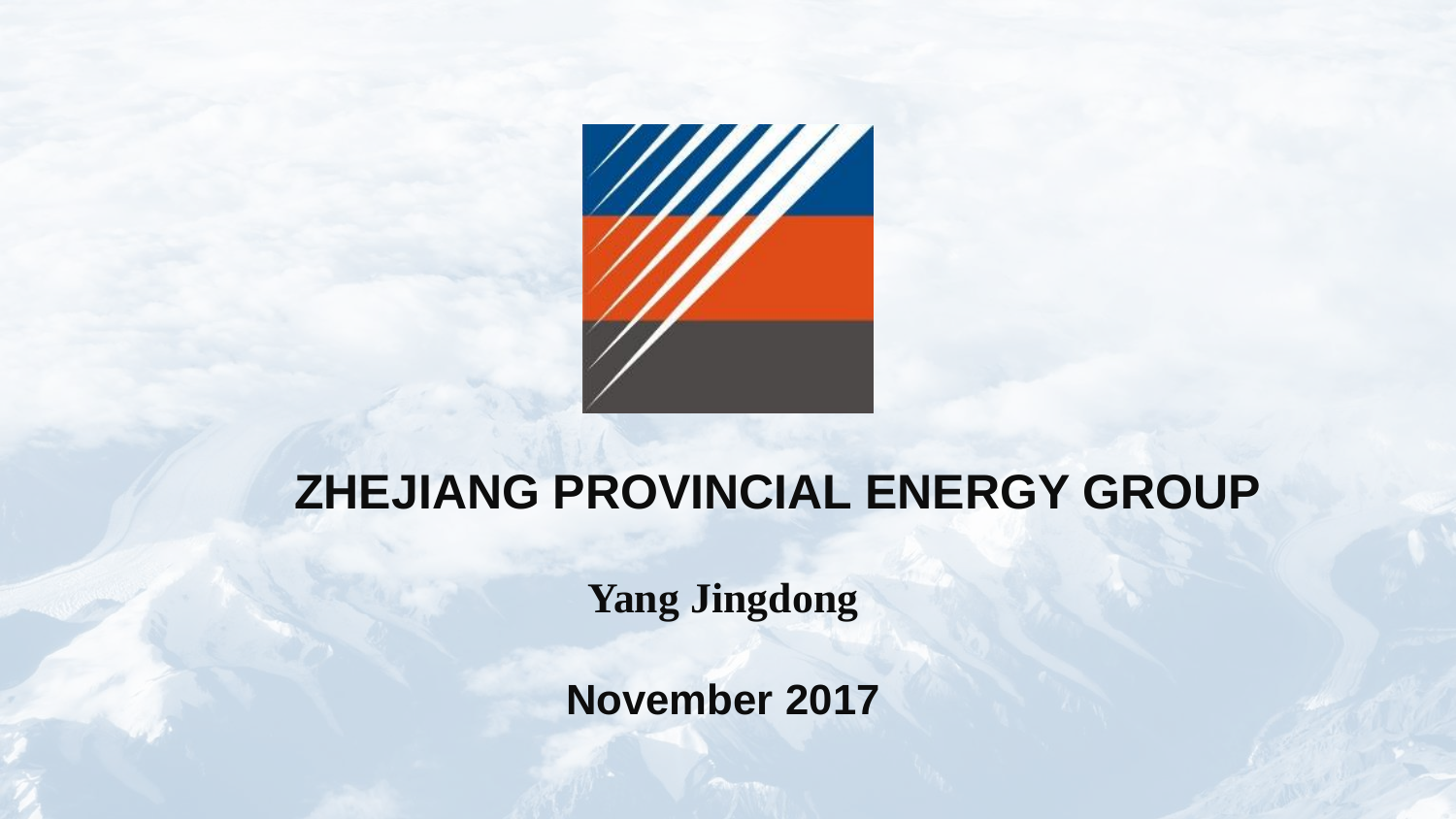

Among the provincial energy enterprises, Zhejiang Energy Group has the largest installed capacity by  $32020$ MW, accounting for  $50\%$  in Zhejiang), the biggest asset scale and the most comprehensive energy **t y p e s .**

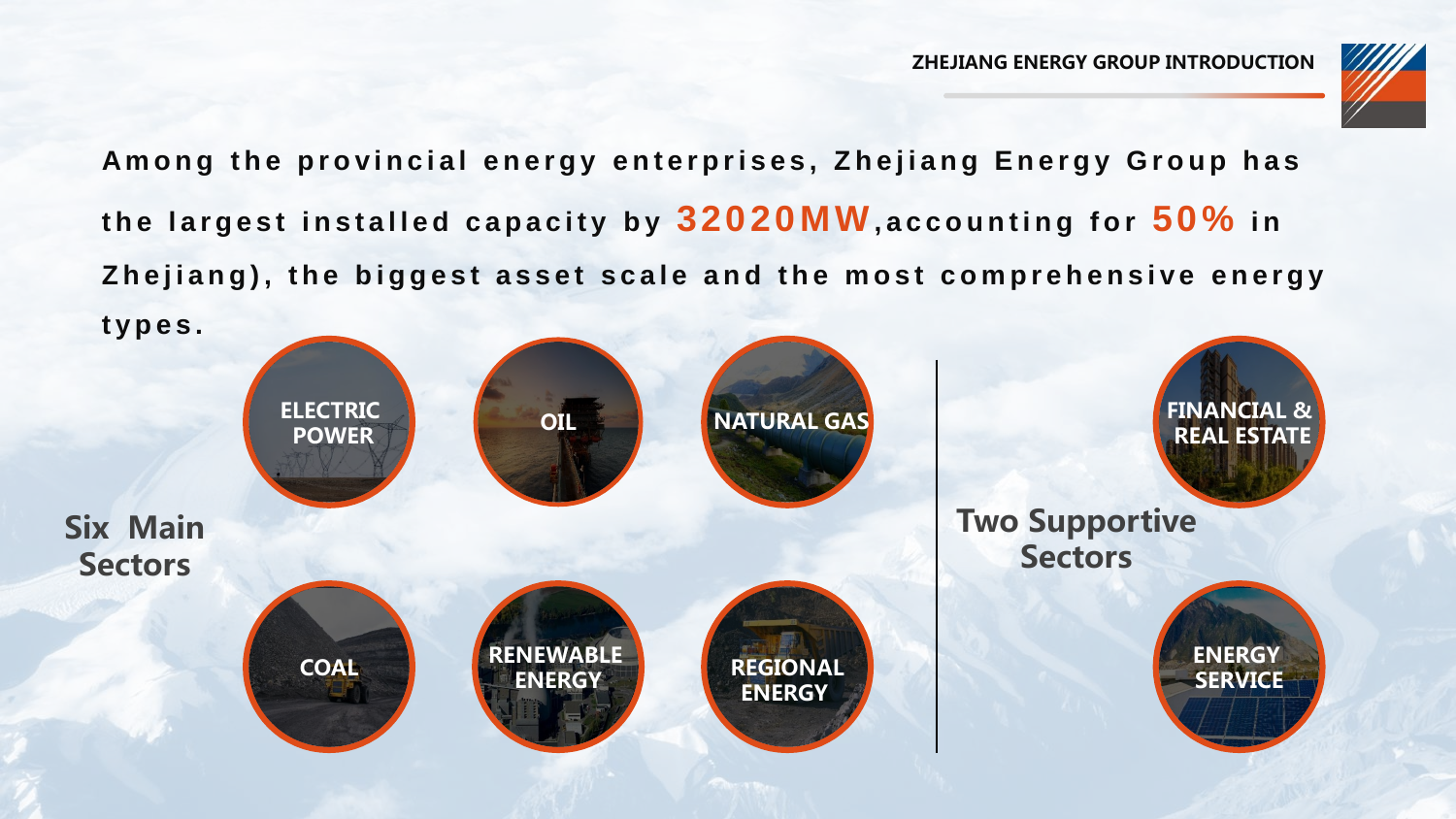



**Listed on** *Top 500 Enterprises* **in China 2016, ranked 61st among the** *Most Efficient Enterprises***.**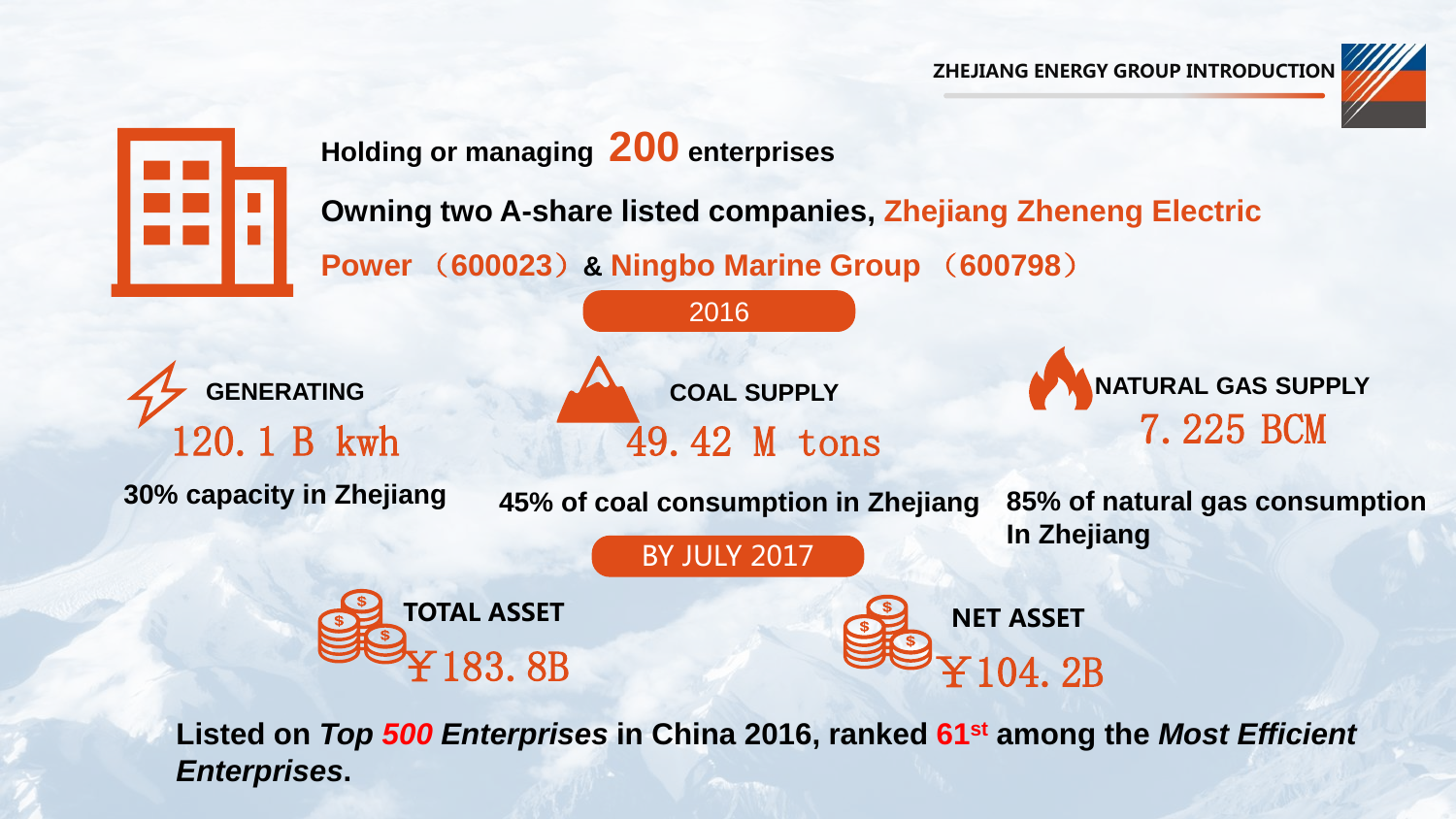

### Zhejiang Energy Natural Gas Group

**Zhejiang Provincial Natural Zhejiang Jinqvli Natural Gas Gas Exploration Co.,Ltd (holding shares of 40%)**

**Co.,Ltd (wholly owned)** **Zhejiang Zheneng Natural Gas Pipeline Co.,Ltd (wholly owned)**

**Zhejiang Provincial Energy Group City Gas Co.,Ltd (wholly owned)(holding 25 city gas companies**)

**Zhejiang Zheneng Oil New Energy Co.,Ltd (Wholly owned)**

**Zhejiang Sinopec Zheneng Oil Development Co.,Ltd (shares of 50%)**

**CNOOC Zhejiang Ningbo LNG Co.,Ltd (shares of 29%)**

**LNG Project Preparation Office** **Zhoushan Gas Trading Market Co., Ltd** (**holding 51%**)

#### Holding 9 Major Enterprises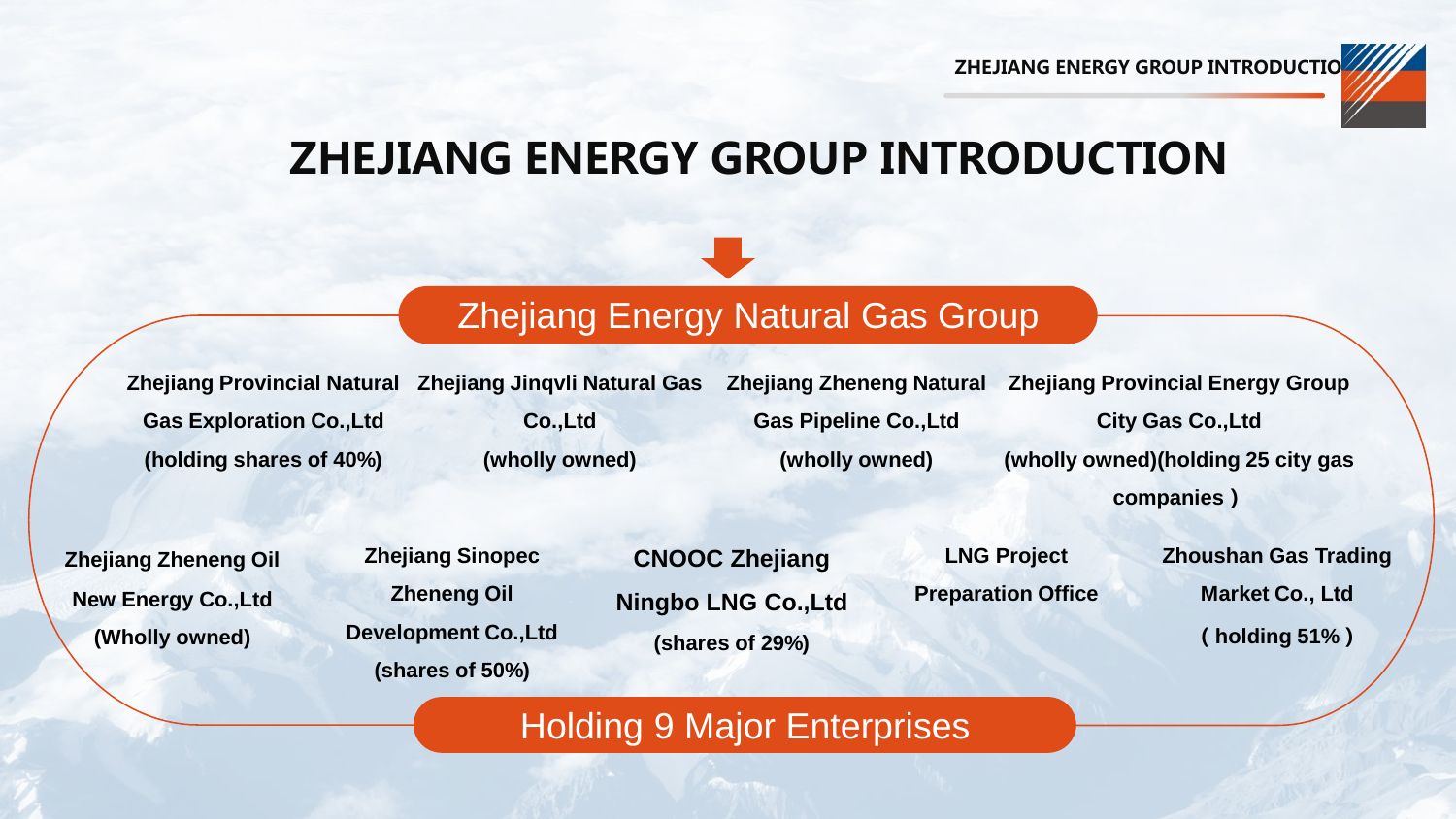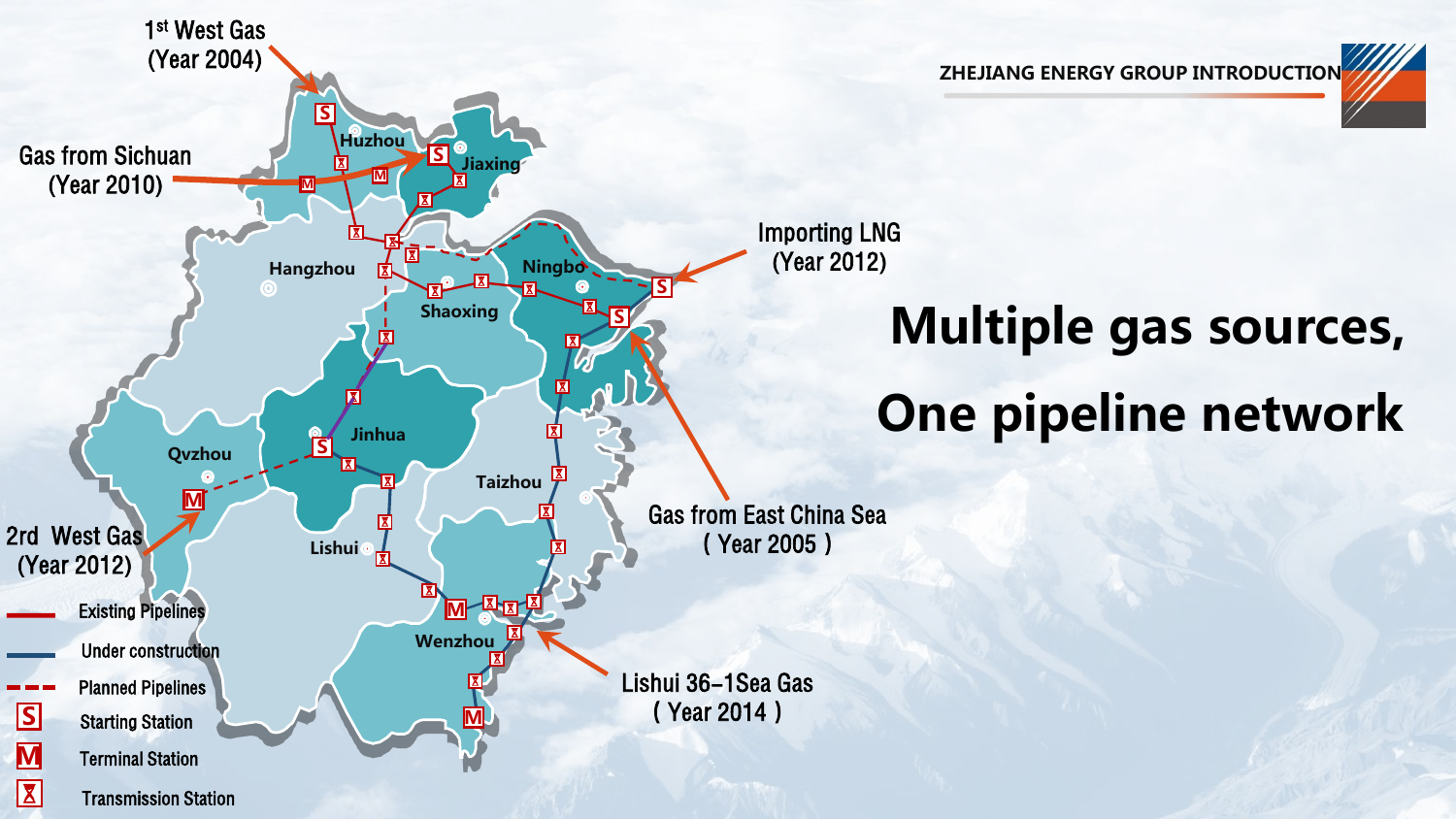



Sales Volume : 7.225BCM pipeline gas, estimated 8.6 BCM by the end of 2017 An increase of 19.4% YoY  $36$  city users  $\left\{\right\}$  1 large industry enterprise (Sinopec Zhenhai Refinery)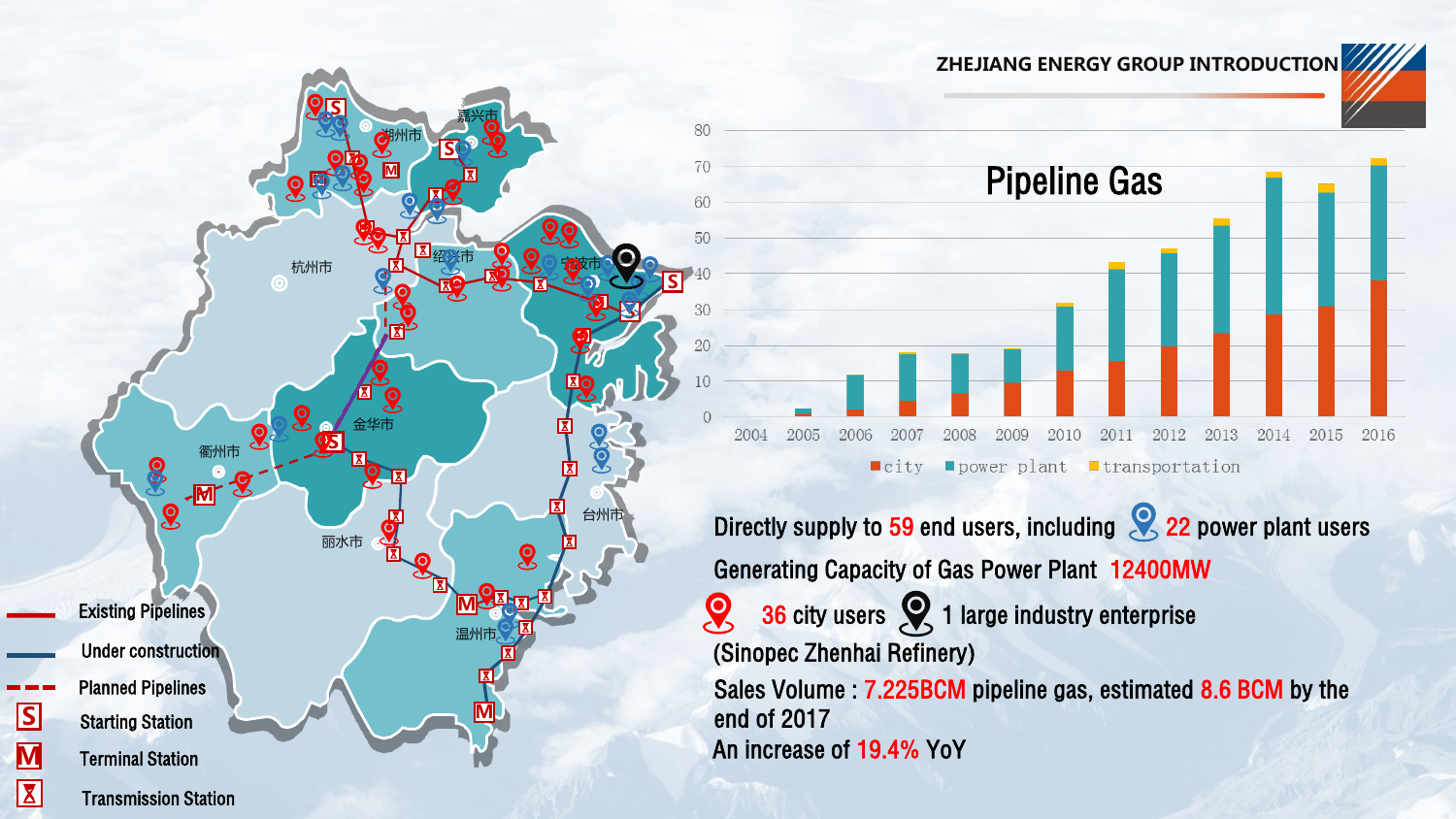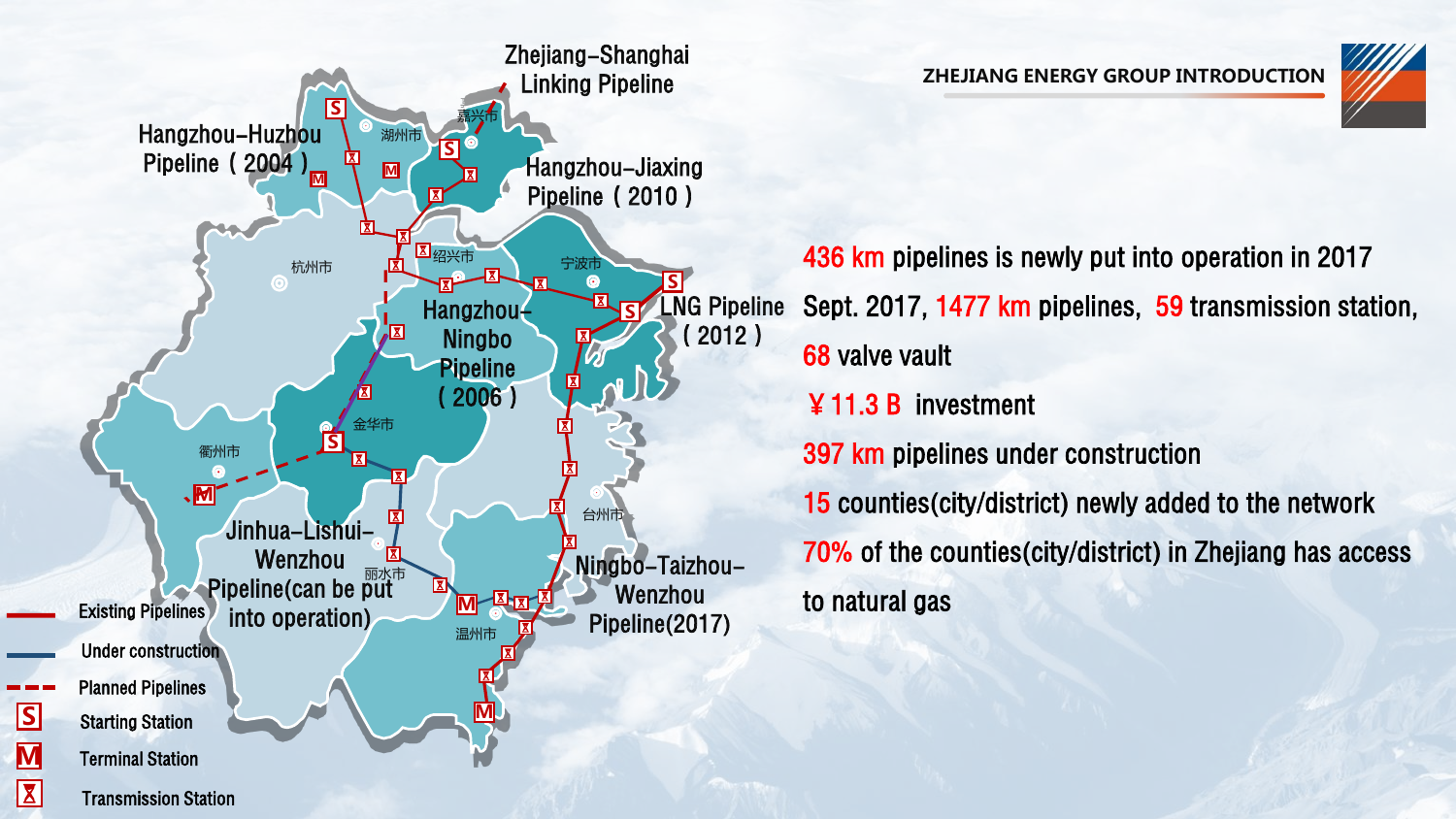#### Zhejiang Province Natural Gas Network Plan by 2020 (section)



ZHEJIANG ENERGY GROUP INTRODUCTION



Pipeline gas in Zhejiang is up to 9.5 BCM in 2018 Estimated consumption will be 16 BCM in 2020 5.2% now  $\rightarrow$  10% in 2020 as primary energy During the 13<sup>th</sup> Five Year Plan, 18 sub-pipeline projects will be built by Zhejiang Energy Group, reaching a total length of 983.5 km

Total investment will be about 10.9 B Yuan All counties (city/district) in Zhejiang Province will be covered by the pipeline network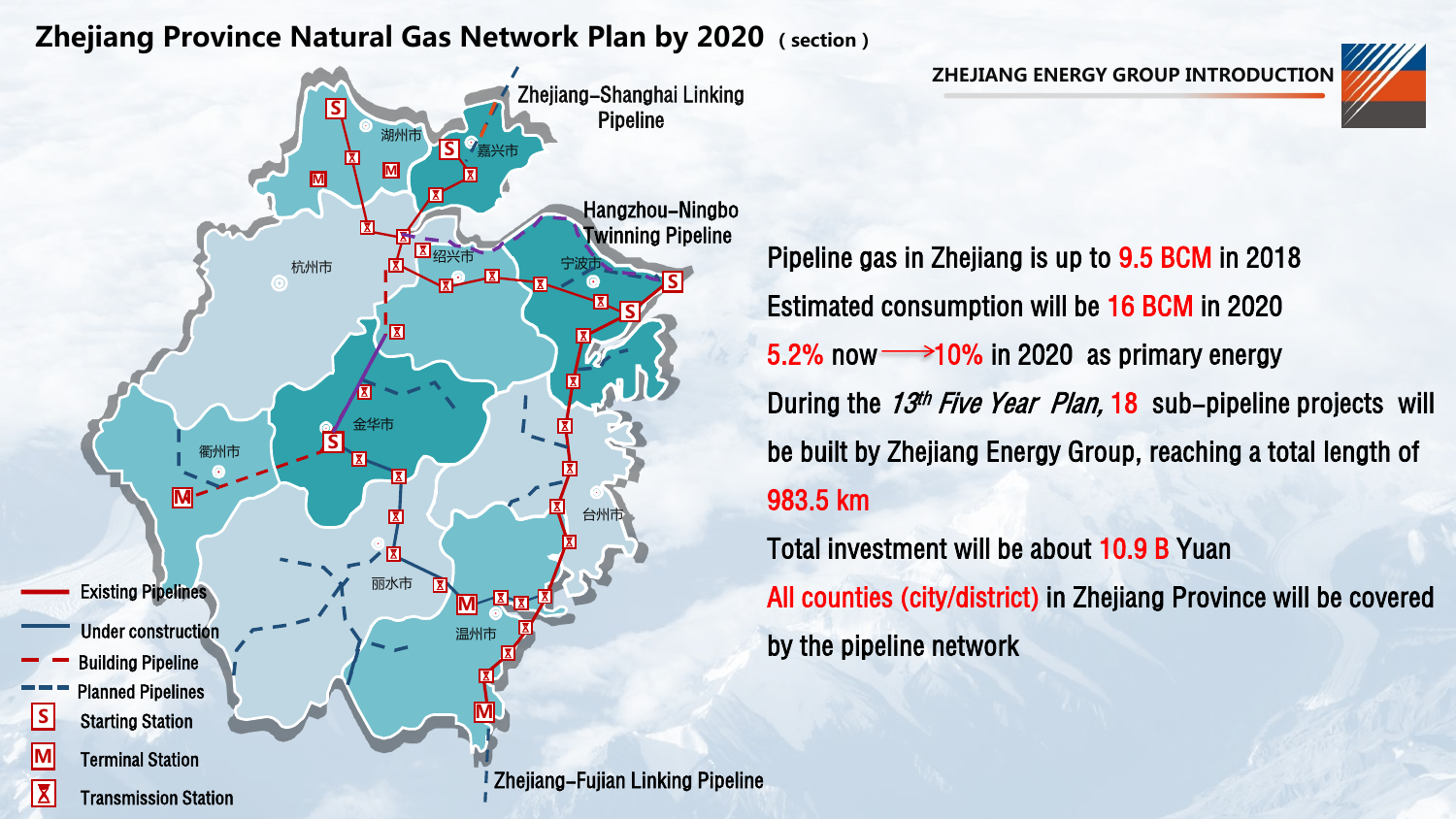

# Conclusion

Pipeline gas brought to Zhejiang since 2004, the market is well developed and rapidly growing.

"Multiple gas sources, one pipeline network" will set sound foundation to the market development.

Continuing infrastructure construction that covering all counties sustains the rapid market growth.